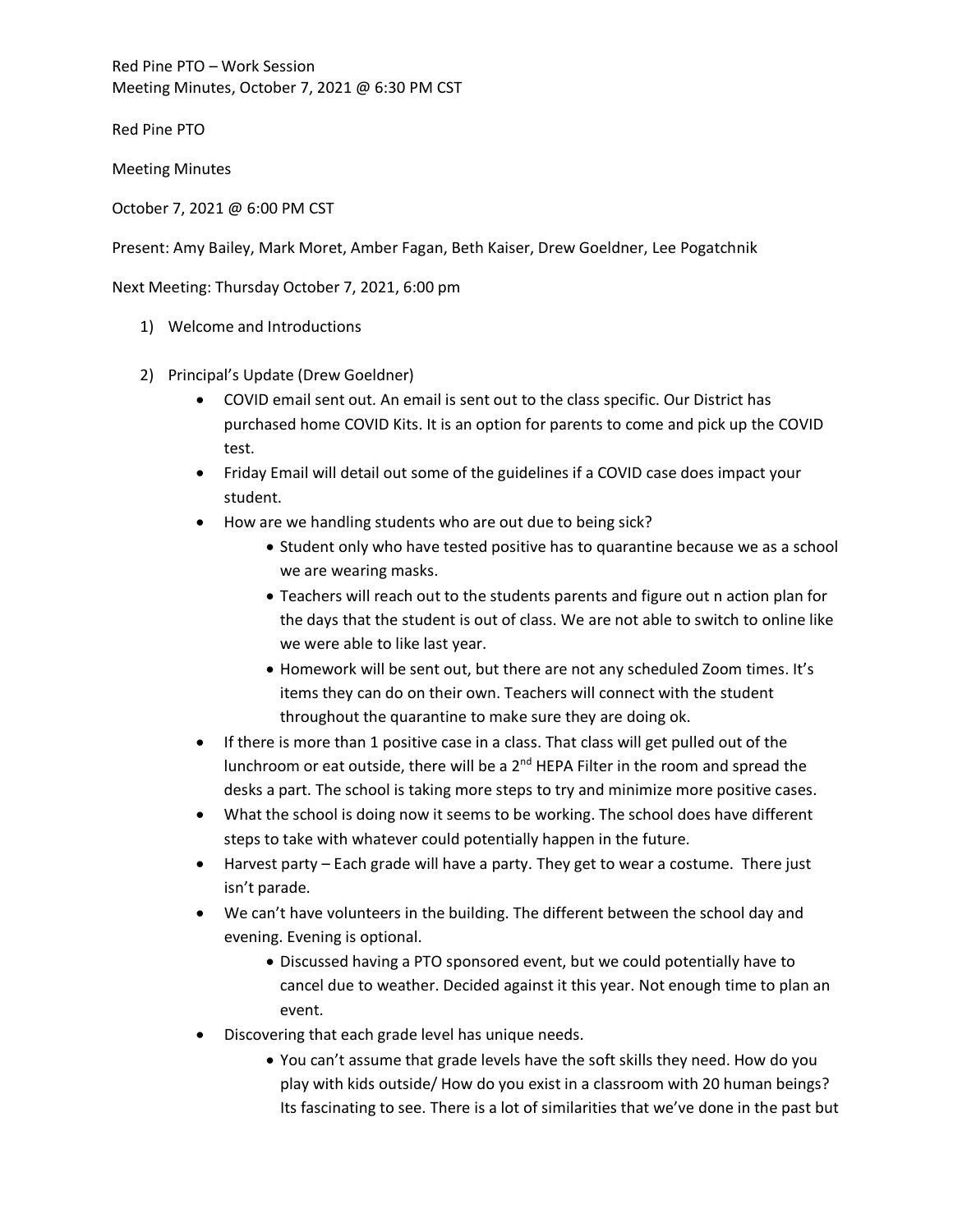also new things that we have had to adapt to and it's going well. Just happy that the steps we are doing with staying in school will help the students this year and future.

- Just being in school each day some of the students are improving academically with big leaps. Consistency being in school is impactful.
- We are rolling out MyPaymentPlus next year. Still looking into specifics.
- 3) Treasurer's Reports (Amber Fagan)
	- Cash Balance of \$36,369 as of 9/16/21, including special designations (Minimum Required Bank Balance of \$5000, Gary Anger Scholarship Fund (\$4500 = \$9500). \$25,864 after special designations are subtracted.
	- Kiln Repair: \$1160
	- No separate accounts for School Arts nights, Boosterthon, Color Run etc. Create a budget for the year for the needs for the current year.
	- Only separate account for Special Designations.
	- ADD: \$ Donations (AmazonSmile, Thomas Reuters, Garten's, Box Tops, Benevity Community Impact Fund)
	- Less: \$1,245 (Party money reimbursements, Welcome Back Event Costs, Reading Recovery Books)
	- Pending: \$2,389 (USA Inflatables, Party Money Reimbursements)
	- Cash Balance of \$23,475 as of 10/7/21 (including special designations)
- 4) New Business (ALL)
	- Boosterthon Update
		- Slow start we don't have a lot of people registered, but we haven't even had the kickoff.
		- Whatever PTO posts than Red Pine can also post it on their Facebook Page. Mr. Goeldner will start with the Phone Blasts, Text, and Email. Can teachers send it via SeeSaw?
	- Spirit wear Boosterthon no overhead.
		- Get approval from the staff of what we are going to use. Is it stuff that the staff wants?
			- If they want to do it before the holidays, when would you need it by because of the supply chain issues.
			- Boosterthon: Running Time:  $9:40 10:25$ am  $4<sup>th</sup>$  &  $5<sup>th</sup>$  grade. 10:30-11:15am  $2^{nd}$  &  $3^{rd}$  grade. 12:00 pm -12:45 pm Kindergarten &  $1^{st}$  Grade.
				- Parents can watch. Mr. Goeldner will be sending out a note about the times.
			- Fun environment Boosterthon does a great job at hyping up the kids.
			- Day before MEA will there be a lot of kids gone?
			- What was registration was like in the past? That dashboard has a lot of data since the first year, but it doesn't have that by day. Shows pledges historically. As of 4 pm today we were at 10% registered.